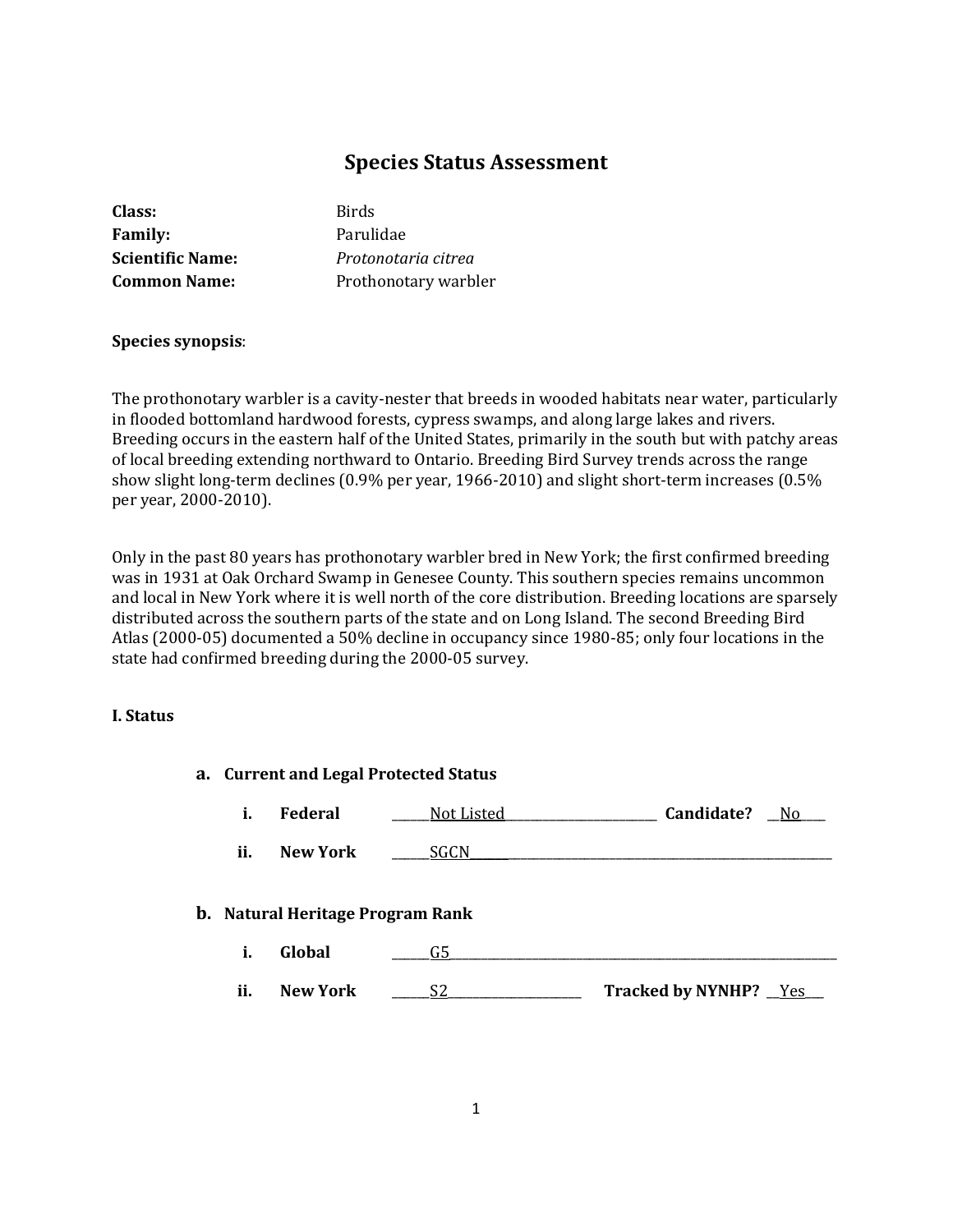### **Other Rank:**

Partners in Flight Priority I Partners in Flight Watch List

#### **Status Discussion:**

Prothonotary warbler is a rare and local breeder in New York, and a regular migrant. Several areas including Oak Orchard Swamp in western New York, the Montezuma wetlands, and the Oneida Lake area, have had a long history of regular breeding. Prothonotary warbler is ranked as Critically Imperiled in Ontario and Massachusetts, and as Imperiled in New York and Pennsylvania. It is ranked as Apparently Secure in New Jersey.

### **II. Abundance and Distribution Trends**

### **a. North America**

**i. Abundance**

**\_\_\_\_\_ declining** \_\_X\_\_ **increasing \_\_\_\_\_stable \_\_\_\_\_unknown ii. Distribution:**

| declining $X$ increasing | stable    | unknown |  |
|--------------------------|-----------|---------|--|
| Time frame considered:   | 2000-2010 |         |  |

#### **b. Regional**

| i. Abundance                                           |
|--------------------------------------------------------|
| declining $X$ increasing<br>stable<br>unknown          |
| ii. Distribution:                                      |
| $\equiv$ declining $X$ increasing<br>stable<br>unknown |
| <b>Regional Unit Considered:</b> Eastern BBS           |
| <b>Time Frame Considered:</b><br><u>2000-2010</u>      |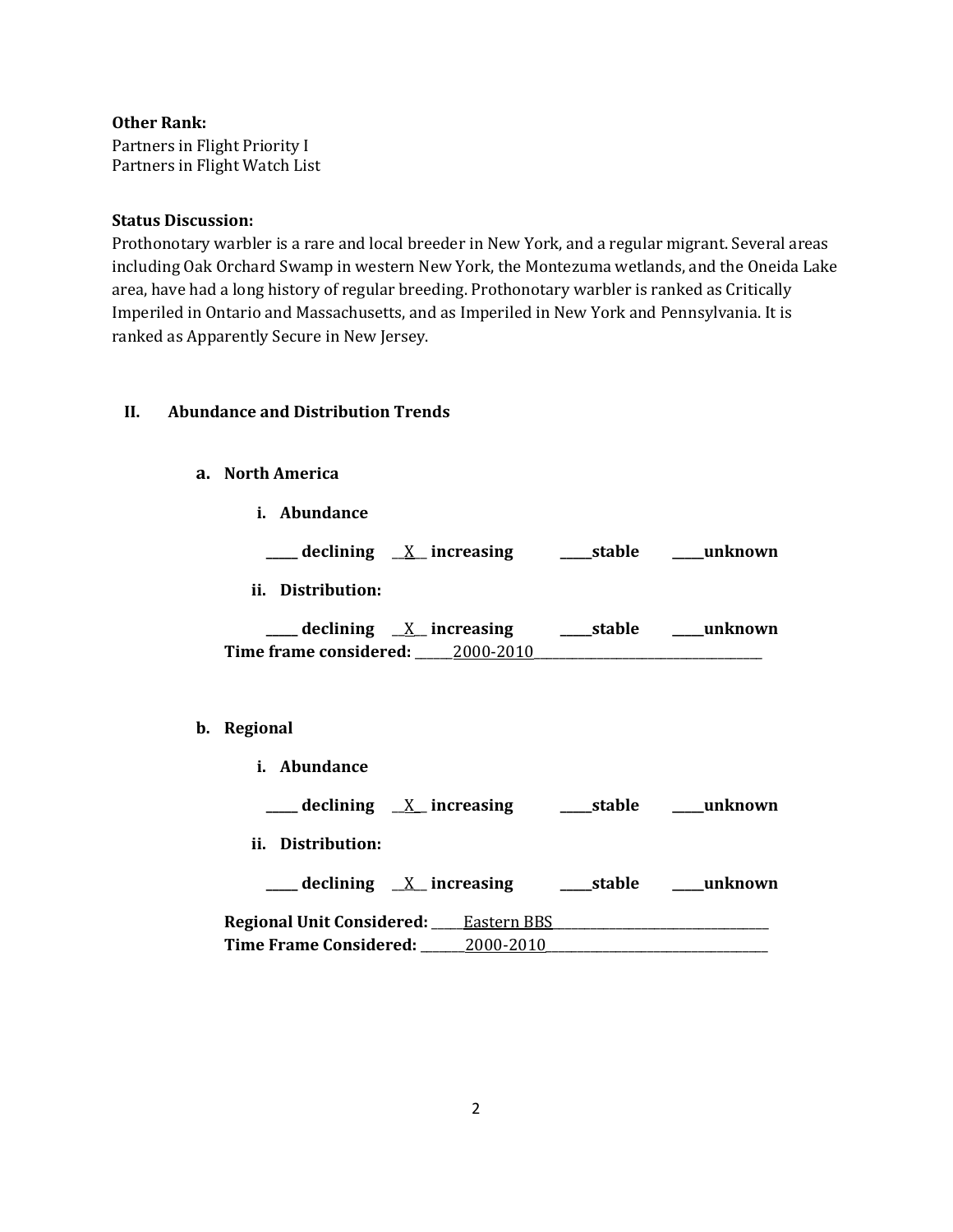**c. Adjacent States and Provinces**

|                   | CONNECTICUT Not Present ________ No data _____                        |           |
|-------------------|-----------------------------------------------------------------------|-----------|
| i. Abundance      |                                                                       |           |
| ii. Distribution: | ___ declining ____increasing ______stable ___ X__unknown              |           |
|                   |                                                                       |           |
|                   | MASSACHUSETTS Not Present _________ No data X___                      |           |
| i. Abundance      |                                                                       |           |
| ii. Distribution: |                                                                       |           |
|                   | Time frame considered: Warginal and recently arrived," 2 atlas blocks |           |
|                   | NEW JERSEY Not Present __________ No data ______                      |           |
| i. Abundance      |                                                                       |           |
| ii. Distribution: |                                                                       |           |
|                   | Time frame considered: 2000-2010<br>Listing Status: Not Listed        | SGCN? Yes |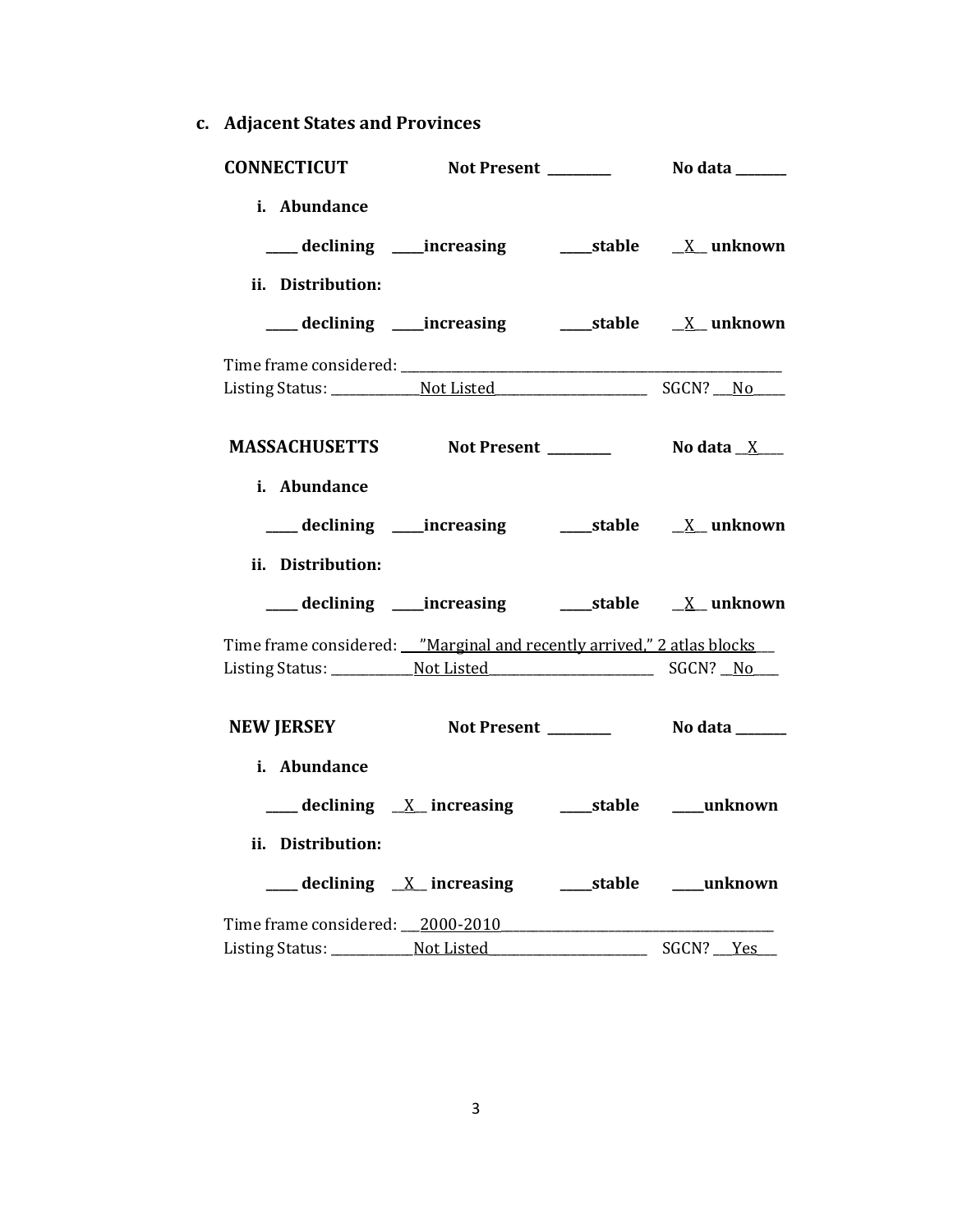| <b>ONTARIO</b>                                   |                                                            |  |
|--------------------------------------------------|------------------------------------------------------------|--|
| i. Abundance                                     |                                                            |  |
|                                                  | ___ declining <u>X</u> increasing ____ stable ____ unknown |  |
| ii. Distribution:                                |                                                            |  |
|                                                  | ___ declining _X_ increasing _______stable _____unknown    |  |
| Time frame considered: 1981-85 to 2001-05        |                                                            |  |
|                                                  |                                                            |  |
|                                                  |                                                            |  |
| PENNSYLVANIA Not Present ________ No data ______ |                                                            |  |
| i. Abundance                                     |                                                            |  |
|                                                  | ___ declining X_ increasing _______stable _____unknown     |  |
| ii. Distribution:                                |                                                            |  |
|                                                  |                                                            |  |
| Time frame considered: 2000-2010                 |                                                            |  |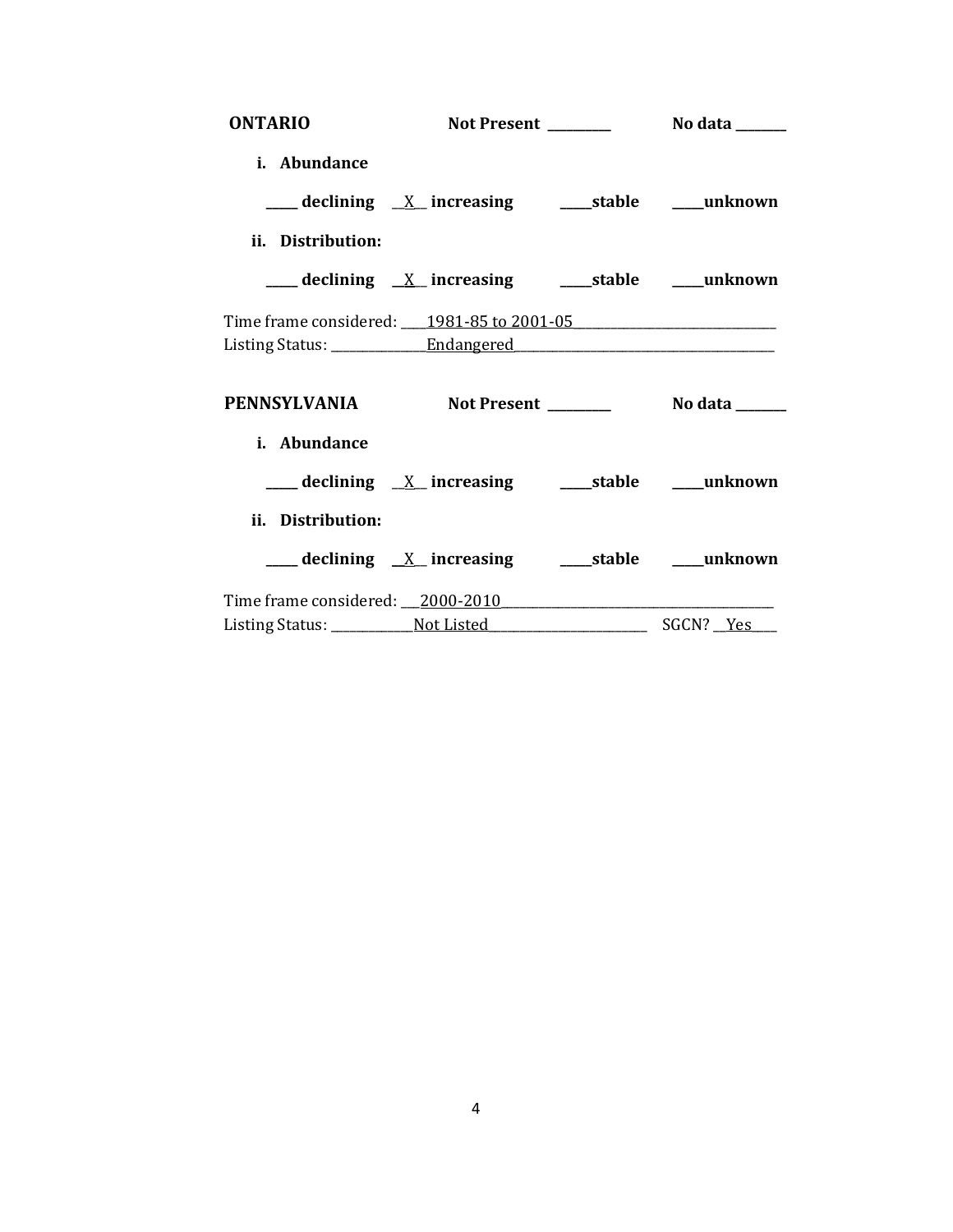| <b>QUEBEC</b>                             | Not Present X   | No data ______ |
|-------------------------------------------|-----------------|----------------|
| <b>VERMONT</b>                            | Not Present $X$ | No data ______ |
| d. NEW YORK                               |                 | No data ______ |
| <i>i.</i> Abundance                       |                 |                |
|                                           |                 |                |
| ii. Distribution:                         |                 |                |
|                                           |                 |                |
| Time frame considered: 1980-85 to 2000-05 |                 |                |

### **Monitoring in New York.**

None.

### **Trends Discussion:**

The BBS trend for the Eastern region shows a non-significant short term increase of 0.46% per year (2000-2010) and a significant long-term decrease of 0.8% per year (1966-2010). Survey-wide, the BBS data show a significant declining trend of 0.92% per year for 1966-2010 and a non-significant increase of 0.42% per year for 2000-2010. BBS data are too few to analyze trends in New York. The second Breeding Bird Atlas documented a -50% decline in occupancy from 1980-85 to 2000-05.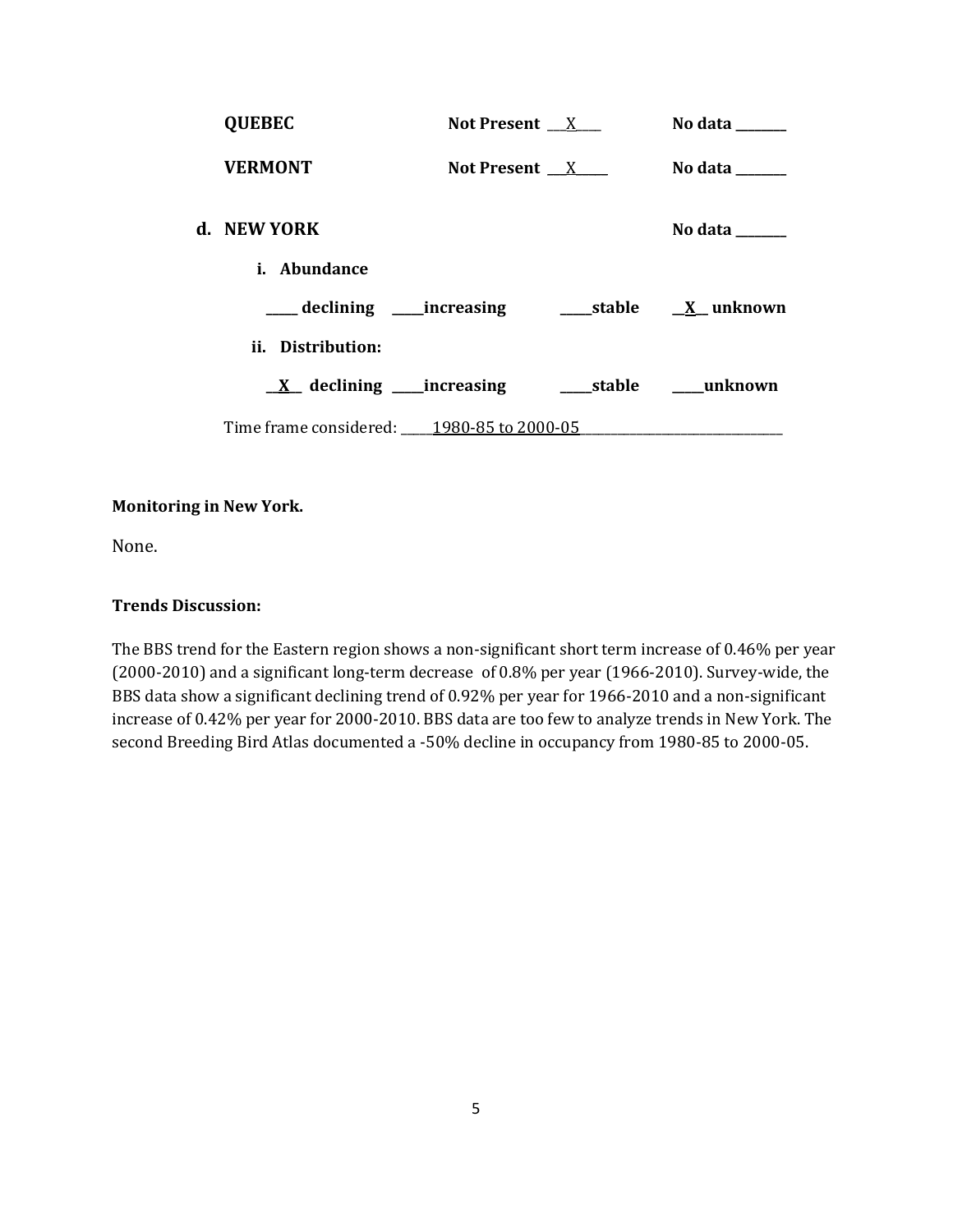

**Figure 1**. Range of the prothonotary warbler in North America (Birds of North America Online 2013).



**Figure 2**. Prothonotary warbler occurrence in New York State during the second Breeding Bird Atlas (McGowan and Corwin 2008).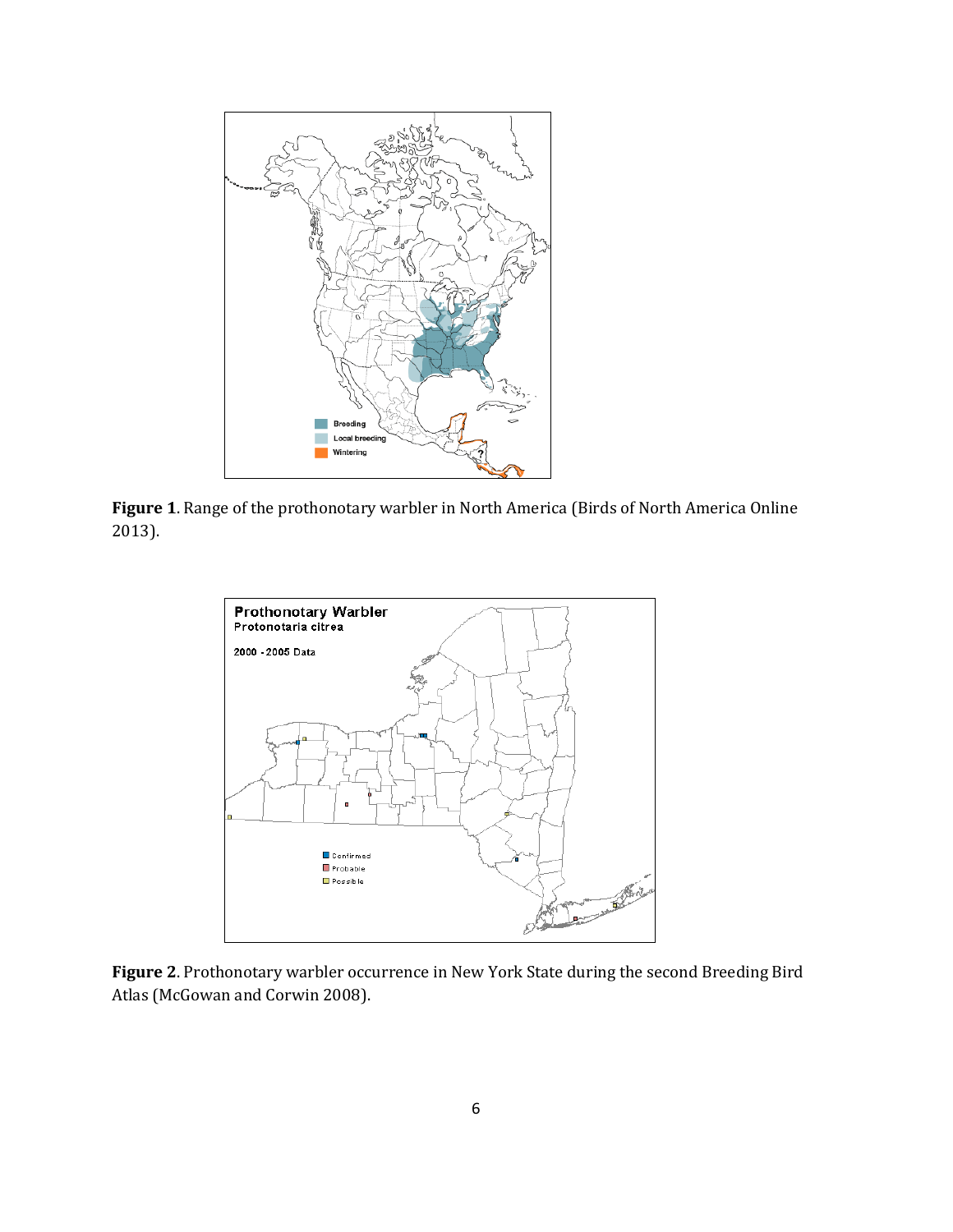

**Figure 3**. Change in prothonotary warbler occurrence in New York State between the first Breeding Bird Atlas and the second Breeding Bird Atlas (McGowan and Corwin 2008).



Figure 4. Conservation status of the prothonotary warbler in North America (NatureServe 2012).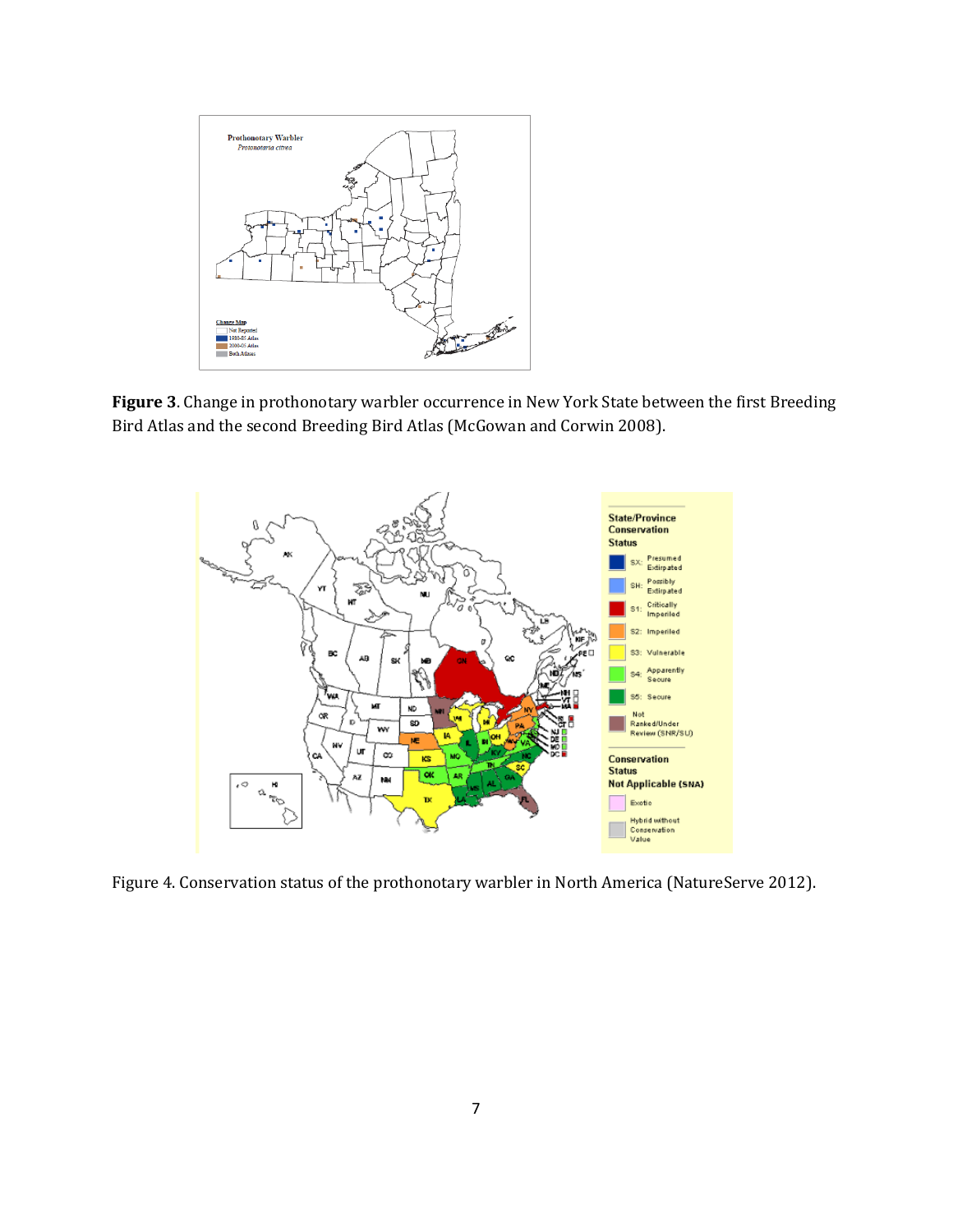#### **III. New York Rarity, if known:**

| <b>Historic</b> | # of Animals | # of Locations | % of State |
|-----------------|--------------|----------------|------------|
| prior to 1970   |              |                |            |
| prior to 1980   |              |                |            |
| prior to 1990   |              |                |            |

#### **Details of historic occurrence:**

Breeding was first confirmed in New York in 1931 at Oak Orchard Swamp in Genesee County. Bull (1974) mentioned six locations in the state but listed only Oak Orchard WMA, Montezuma NWR, and Oneida Lake as permanent colonies. The first Breeding Bird Atlas (1980-85) documented occupancy in 22 survey blocks statewide. Confirmed breeding was documented at Oak Orchard and Montezuma, as well as at Delta Lake in Oneida County. On Long Island, breeding was Confirmed in two blocks where it previously nested, and in one additional survey block (McGowan 2008).

| Current | # of Animals | # of Locations | % of State |
|---------|--------------|----------------|------------|
|         |              |                |            |

#### **Details of current occurrence:**

The second Breeding Bird Atlas (2000-05) documented occupancy in 11 survey blocks statewide; 4 of those blocks had Confirmed breeding records. This represented a 50% decline in occupancy across the state. Breeding was Confirmed on the shore of Oneida Lake, where prothonotary warbler has bred since the 1940s, at Oak Orchard WMA, and at a small pond in Orange County, but not at Montezuma NWR (McGowan 2008). Breeding was last recorded at Montezuma NWR in 1998 (Ostrander 1998).

#### **New York's Contribution to Species North American Range:**

| <b>Distribution</b> (percent of NY where species occurs) |           | <b>Abundance</b> (within NY distribution) |
|----------------------------------------------------------|-----------|-------------------------------------------|
| X —                                                      | $0 - 5%$  | abundant                                  |
|                                                          | $6 - 10%$ | common                                    |
|                                                          | 11-25%    | fairly common                             |
|                                                          | 26-50%    | uncommon                                  |
|                                                          | >50%      | rare<br>X.                                |
|                                                          |           |                                           |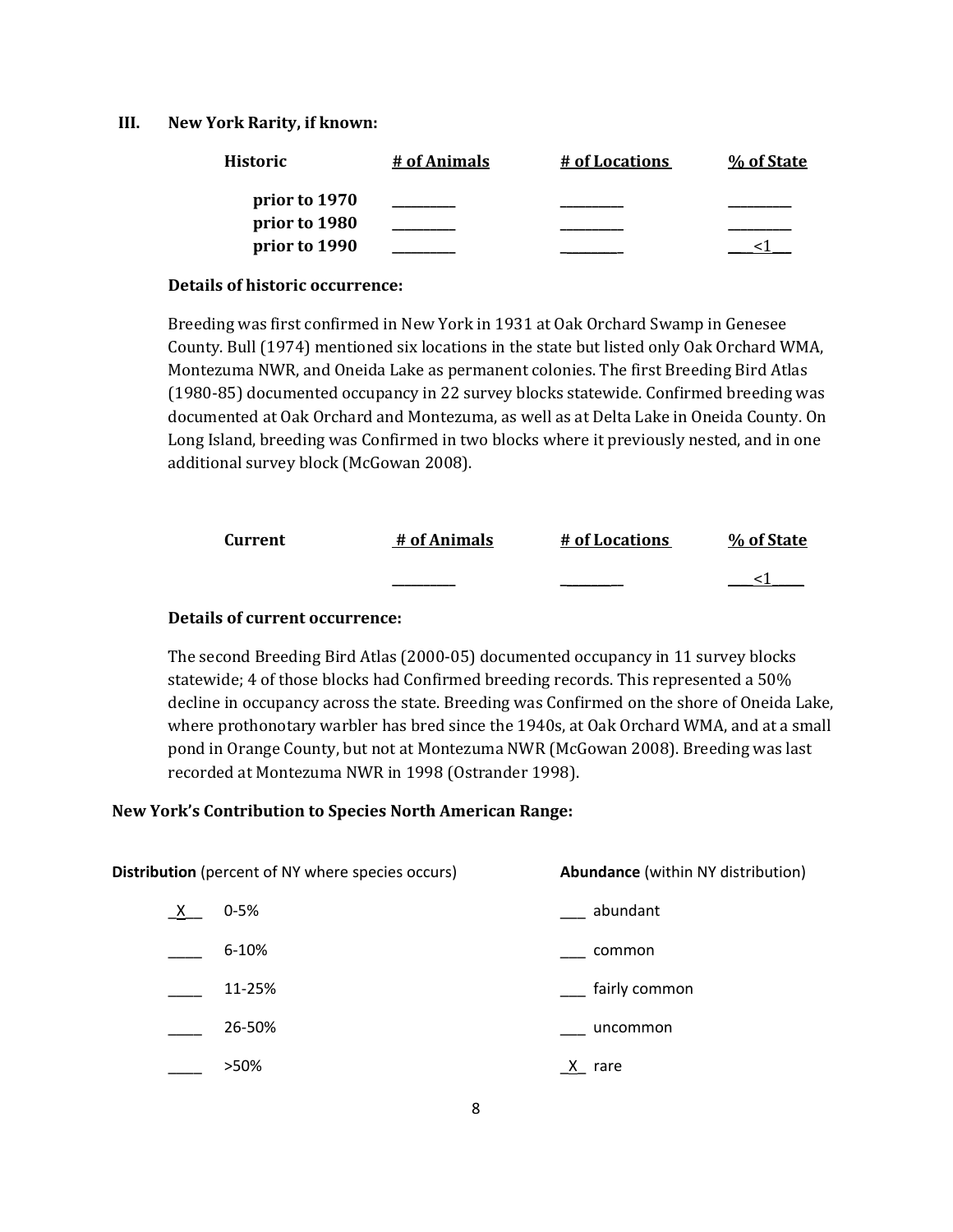### **NY's Contribution to North American range**

 $X$  0-5%  $-$  6-10%  $\frac{11-25\%}{2\%}$ 

\_\_\_\_ 26-50%

 $\frac{1}{2}$  >50%

# **Classification of New York Range**

**\_\_\_\_\_ Core**

## \_\_X\_\_\_ **Peripheral**

**\_\_\_\_\_ Disjunct**

**\_\_\_\_\_\_\_\_\_\_\_**

**Distance to core population:**

# **IV. Primary Habitat or Community Type:**

- 1. Hardwood Swamp
- 2. Floodplain Forests
- 3. Riparian
- 4. Coastal Red Maple/Black Gum Swamp
- 5. Atlantic White Cedar Swamp
- 6. Northern White Cedar Swamp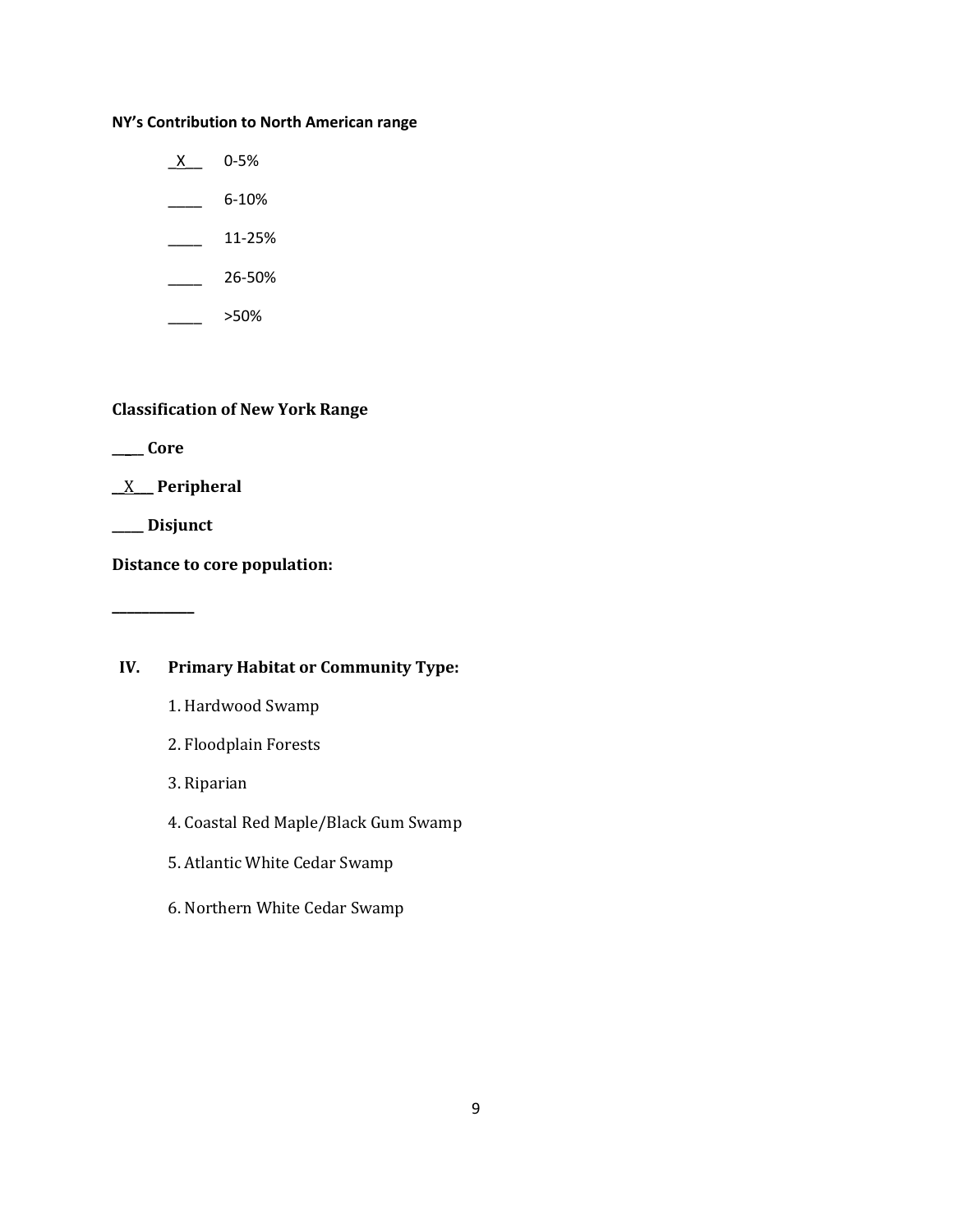### **Habitat or Community Type Trend in New York:**

| <b>Declining</b>           | Stable | Increasing | <u>X</u> Unknown |
|----------------------------|--------|------------|------------------|
|                            |        |            |                  |
| <b>Habitat Specialist?</b> |        | X Yes      | No               |
| <b>Indicator Species?</b>  |        | Yes.       | No.              |

#### **Habitat Discussion:**

Prothonotary warblers require mature forested habitat that is situated in close association with water (preferably flooded), and that contains large dead or live trees that provide nesting cavities. Preferred nest cavities are typically 2-8 feet above the water. Commonly used habitat includes flooded bottomlands, cypress swamps, white cedar swamps and backwater areas along large lakes and rivers. Other important habitat correlates include low elevation, flat terrain, shaded forest habitats with sparse understory, and in some parts of the range, presence of bald cypress (Kahl et al. 1985, Robbins et al. 1989).

## **V. New York Species Demographics and Life History**

\_\_X\_\_ **Breeder in New York**

- \_\_X\_\_ **Summer Resident**
- **\_\_\_\_\_ Winter Resident**
- **\_\_\_\_\_ Anadromous**

**\_\_\_\_\_ Non-breeder in New York**

- **\_\_\_\_\_ Summer Resident**
- **\_\_\_\_\_ Winter Resident**
- **\_\_\_\_\_ Catadromous**
- **\_\_\_\_\_ Migratory only**
- **\_\_\_\_\_Unknown**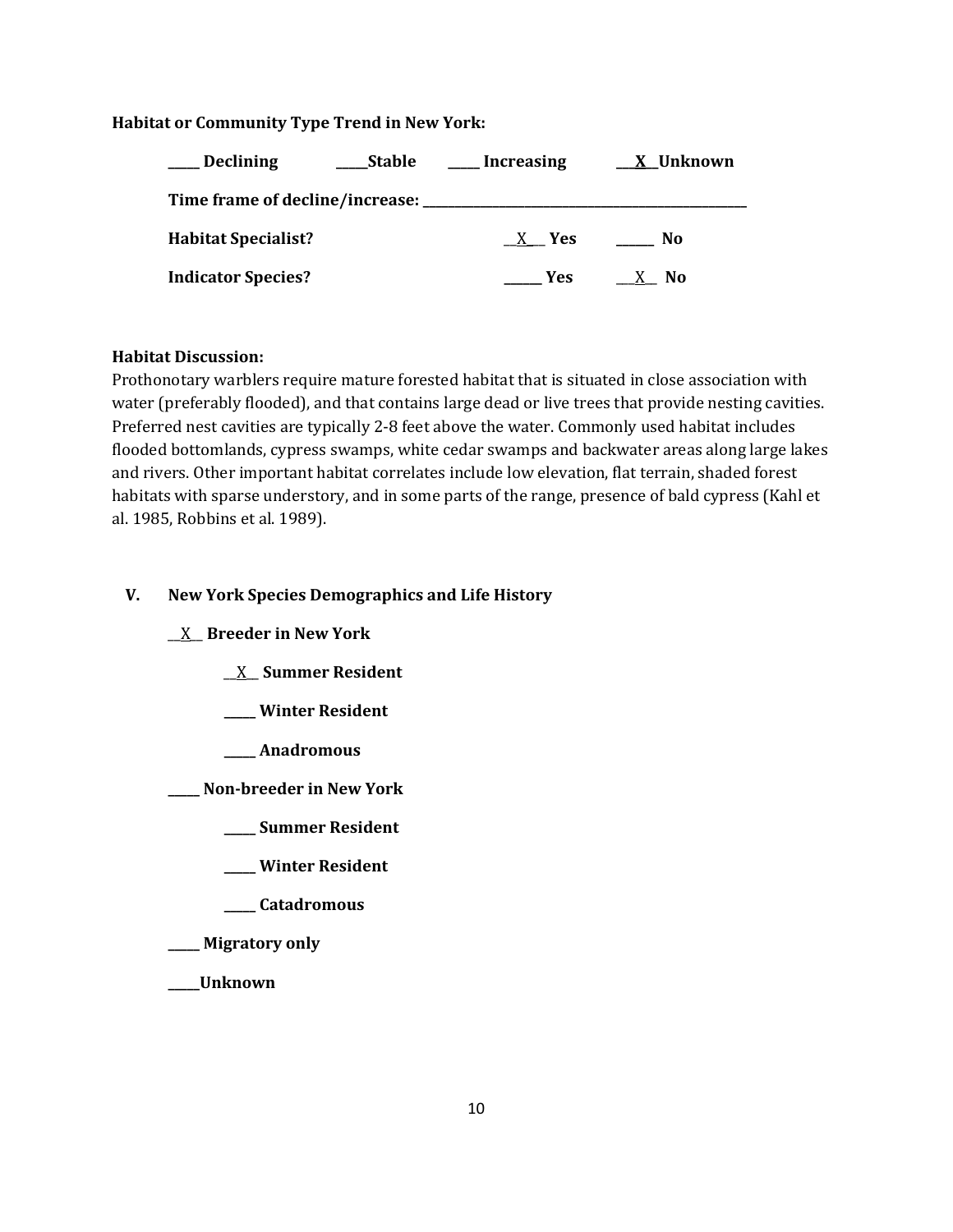#### **Species Demographics and Life History Discussion:**

The prothonotary warbler breeds each year, beginning as early as the first year after fledging. Females are more likely than males to breed as yearlings. The longevity record is from a banded female of ≥8 years (Blum et al. 1999). A previous estimate of minimum longevity (4 years, 11 months) was established based on male nestling banded by Walkinshaw in 1940 (Klimkiewicz et al. 1983); but Walkinshaw (1953) recorded a minimum longevity of 5.5 years for presumably the same male. Many eggs and nestlings are lost to nest inundation from floods (Flaspohler 1996), or to loss of decayed nest trees (Petit 1999).

Breeding site fidelity is high. Kowalski (1985) found that 4 (57%) of 7 marked males returned to a breeding area in Indiana. Two of those males bred on previous territory and 2 settled 0.8 and 1.2 km, respectively, from previous territory. In Illinois, 13 (93%) of 14 returning males used same territory (Kleen 1973). In Tennessee, site fidelity to breeding territory was greater in high-quality flooded habitat, though males with darker (green) plumage were faithful to low-quality habitat, possibly because of inability to compete with brighter males in flooded areas (Petit 1991).

#### **VI. Threats:**

Probably the most serious issue for prothonotary warblers is human activity that degrades or destroys habitat. Bottomland hardwood forests, the prime breeding habitat, have been logged or converted to pasture or cropland throughout the southeastern United States, and only 10% of original bottomland forest in the lower 48 states remains (reviewed in Dickson et al. 1995). The primary negative impact of silviculture is the removal of decayed trees that could provide nest sites, and the alteration of hydrological regime, causing drying of seasonally flooded areas (Pashley and Barrow 1993, Dickson et al. 1995). Channeling of streams to control flooding also lowers habitat quality (Petit 1999).

Destruction of mangrove habitats on wintering grounds is potentially an even greater threat than loss of bottomland forest in breeding areas. Terborgh (1989) reported losses throughout Latin America during the previous 20 years. Coastal development, highway construction, agriculture, and aquaculture have resulted in the loss of 50% to 70% of mangroves in Columbia and Ecuador (Terborgh 1989, Botero 1990). Increased rates of mangrove destruction in Central and South America appears to coincide with observed declines of populations from core of breeding range during the 1980s and 1990s, a period during which the rate of loss of bottomland forest generally had stabilized in the region (Dickson et al. 1995).

The house wren is severe nest-site competitor in northern portions of range, causing approximately 33% of mortality of eggs and young in Michigan (Walkinshaw 1941). Nest-site competitors, including wasps, flying squirrels, house wren, tufted titmouse, Carolina wren, Eastern bluebird, and *Peromyscus* mice, are more numerous away from water (Blem and Blem 1991, Brush 1994, Petit and Petit 1996). Tree swallows are usually not a significant nest-site competitor.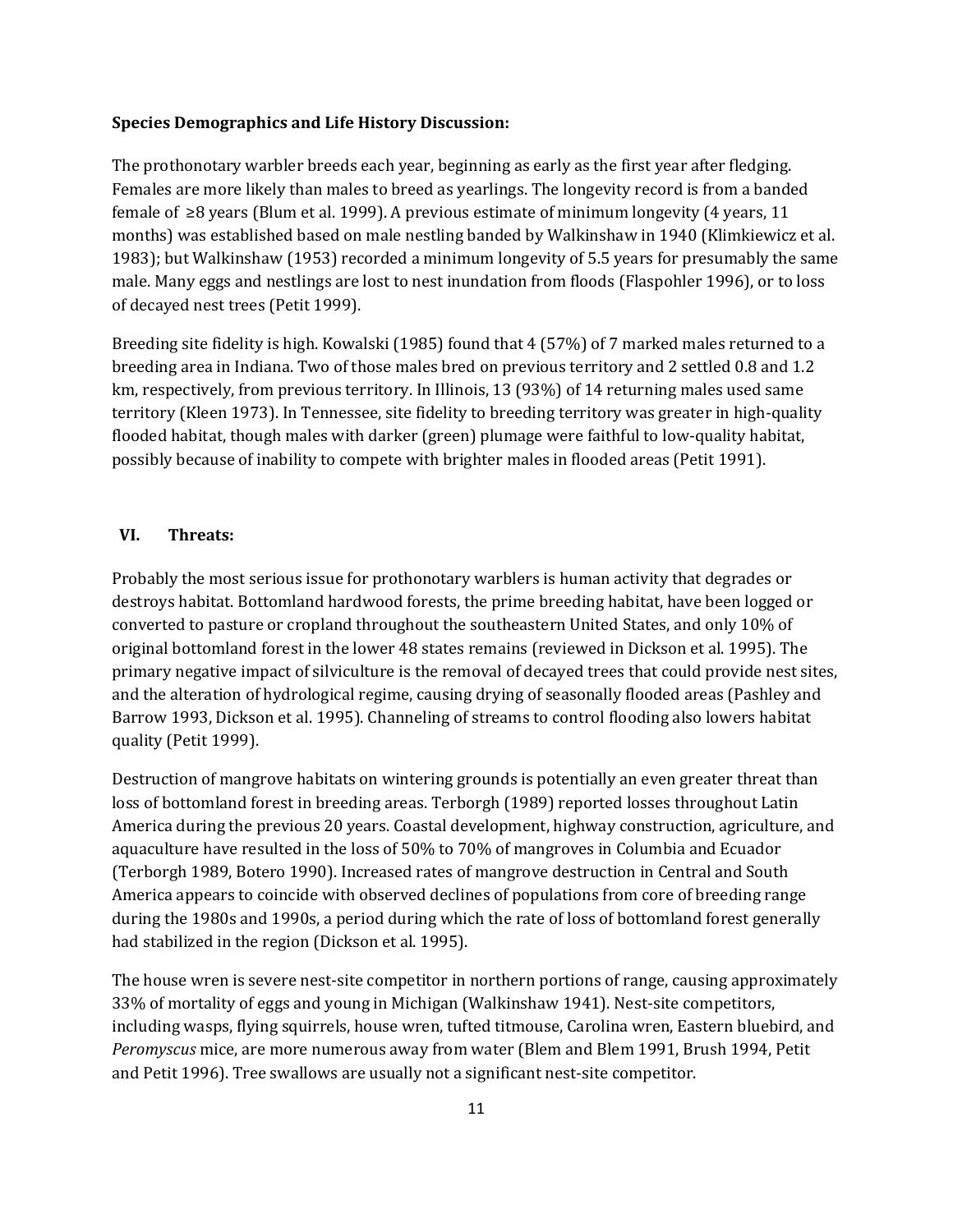## **Are there regulatory mechanisms that protect the species or its habitat in New York?**

**\_\_\_\_\_\_ No \_\_\_\_\_ Unknown**  $X$  Yes

Prothonotary warbler is protected under the Migratory Bird Treaty Act of 1918. The Freshwater Wetlands Act provides protection for wetlands greater than 12.4 acres in size under Article 24 of the NYS Conservation Law. Much of the breeding habitat in New York should receive regulatory protection under this law.

# **Describe knowledge of management/conservation actions that are needed for recovery/conservation, or to eliminate, minimize, or compensate for the identified threats:**

Prothonotary warblers will readily use artificial nest sites and breeding populations can be greatly increased with the addition of artificial nest sites to suitable habitat. In Tennessee, 45–77% of females with one successful attempt in nest boxes made second brood attempt, and approximately 50% of those (20–30% of total population) raised both broods successfully (Petit 1989, Petit and Petit 1996). Some nest boxes have been placed in the Oak Orchard WMA in western New York in years past, but additional efforts may be warranted in areas of longer term known occupation.

Efforts should also include minimizing the effects of fragmentation on habitats due to development, and on implementing population control of white-tailed deer in areas where deer populations are affecting forest regeneration and species composition (NYSDEC 2005). Research is needed on areasensitivity and habitat requirements of some species in this suite, and further research should be conducted on the effects of logging on forest interior birds. Conservation actions following IUCN taxonomy are categorized in the table below.

| <b>Conservation Actions</b>      |                                      |  |
|----------------------------------|--------------------------------------|--|
| <b>Action Category</b>           | Action                               |  |
| Land/Water Protection            | Site/Area Protection                 |  |
| Land/Water Protection            | Resource/Habitat Protection          |  |
| Land/Water Management            | Site/Area Management                 |  |
| Land/Water Management            | Invasive/Problematic Species Control |  |
| <b>Education &amp; Awareness</b> | Awareness & Communications           |  |

The Comprehensive Wildlife Conservation Strategy (NYSDEC 2005) includes recommendations for the following actions for deciduous/mixed forest birds, which includes prothonotary warbler.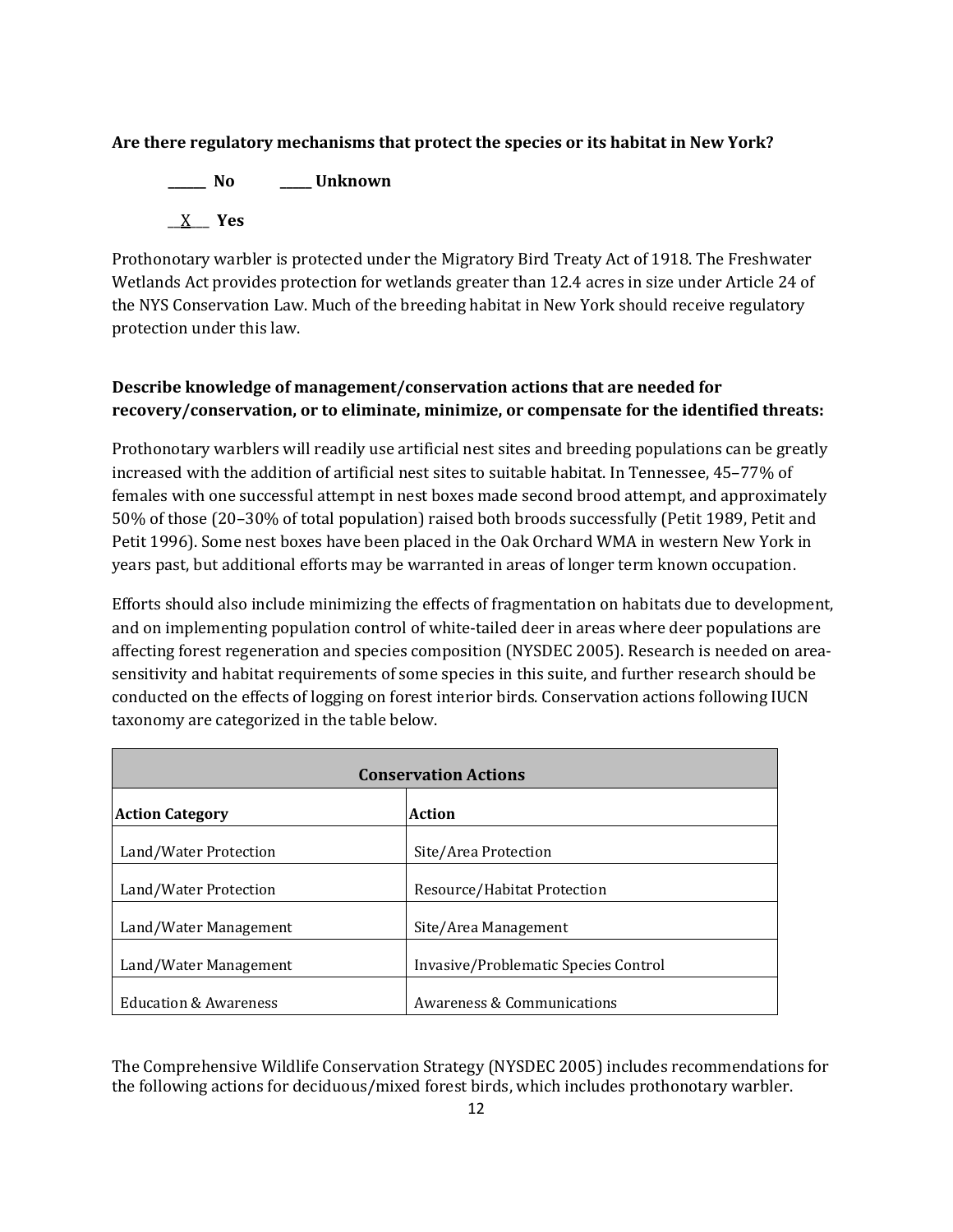#### **Habitat management:**

- \_\_\_\_ Minimize the effects of fragmentation of habitats due to human development.
- Implement population control of whitetail deer in areas where deer populations are
- affecting forest regeneration and species composition.

#### **Habitat research:**

Research effects of logging on "forest interior" birds.

## **Other action:**

- Educate the public on the benefits and need for forest management to enhance populations of ground and shrub nesting forest breeding birds on public and private lands.
- Educate the public on the benefits and need for forest management on public and private lands.

### **Population monitoring:**

BBS appears adequate for most species.

## **VII. References**

Blum, C. R. and L. B. Blum. 1991. Nest-box selection by Prothonotary Warblers. J. Field Ornithol. 62:299-307.

Blum, C.R., L.B. Blum, and C.I. Barrientos. 1999. Relationships of clutch size and hatching success to age of female prothonotary warblers. Wilson Bulletin 111(4):577-581.

Botero, L. 1990. Massive mangrove mortality on the Caribbean coast of Colombia. Vida Silvestre Neotropical 2:77-78.

Brush, T. 1994. Effects of competition and predation on Prothonotary Warblers and House Wrens nesting in eastern Iowa. J. Iowa Acad. Sci. 101:28-30.

Dickson, J. G., F. R. Thompson III, R. N. Conner, and K. E. Franzreb. 1995. Silviculture in central and southeastern oak-pine forests. Pages 245-266 *in* Ecology and management of Neotropical migratory birds: A synthesis and review of critical issues. (Martin, T. E. and D. M. Finch, Eds.) Oxford Univ. Press, New York.

Flaspohler, D. J. 1996. Nesting success of the Prothonotary Warbler in the upper Mississippi River bottomlands. Wilson Bull. 108:457-466.

Kahl, R. B., T. S. Baskett, J. A. Ellis, and J. N. Burroughs. 1985. Characteristics of summer habitats of selected nongame birds in Missouri. Res. Bull. 1056. Agric Exp. Sta., Univ. of Missouri, Columbia.

Kleen, V. M. 1973. The density and territory size of breeding Prothonotary Warblers (*Protonotaria citrea*) in Southern Illinois. Master's Thesis. Southern Illinois Univ. Carbondale.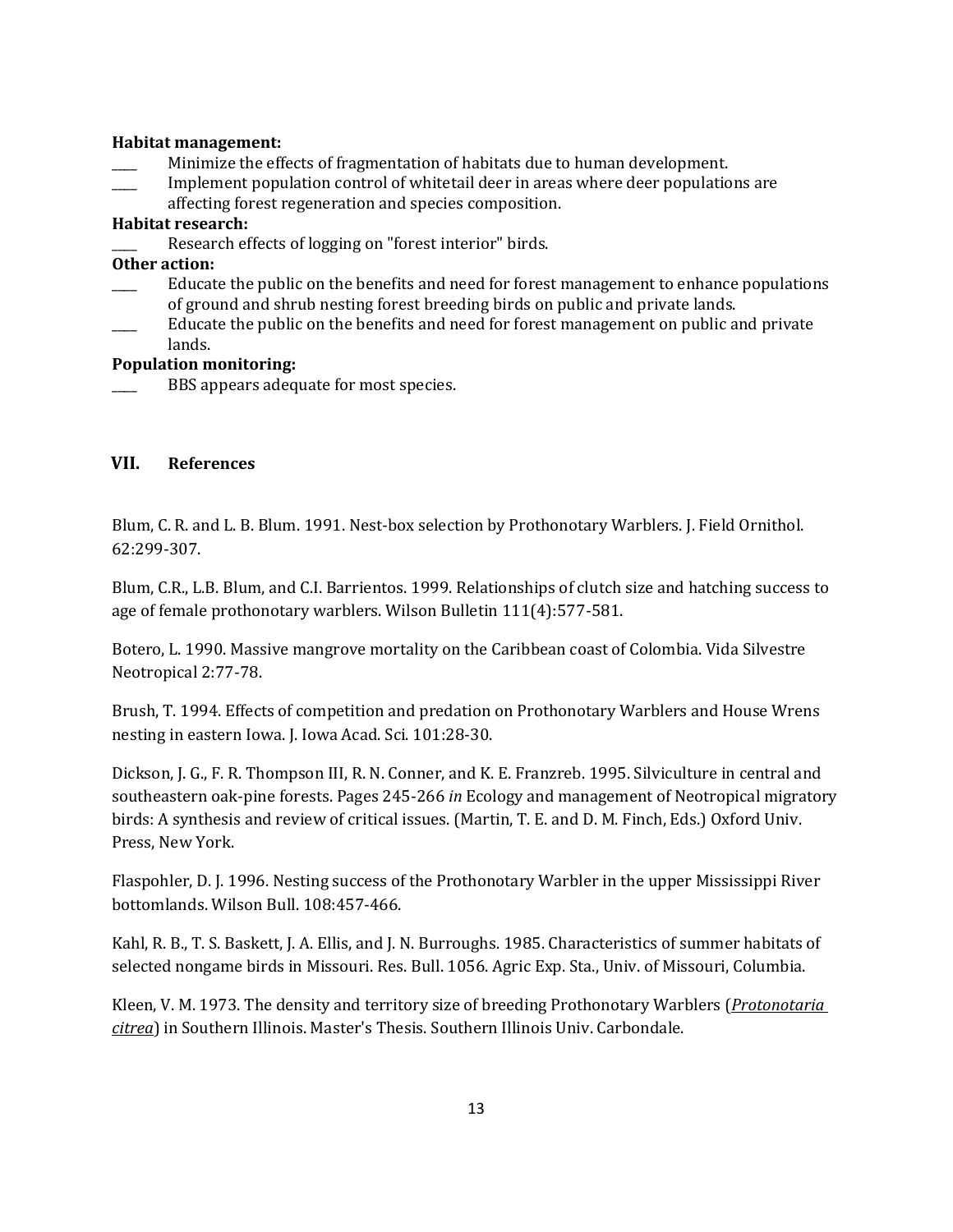Klimkiewicz, M. K., R. B. Clapp, and A. G. Futcher. 1983. Longevity records of North American birds: Remizidae through Parulinae. J. Field Ornithol. 54:287-294.

Kowalski, M. P. 1985. Territorial behavior in the Prothonotary Warbler, *Protonotaria citrea*, between- and within-season territory relocations. Proc. Indiana Acad. Sci. 594:598-599.

McGowan, K.J. 2008. Prothonotary Warbler (*Protonotaria citrea*). Pages 514-15 in The second atlas of breeding birds in New York State (K.J. McGowan and K. Corwin, eds.). Cornell University Press, Ithaca, NY.

NatureServe. 2012. NatureServe Explorer: An online encyclopedia of life [web application]. Version 7.1. NatureServe, Arlington, Virginia. <http://www.natureserve.org/explorer>. Accessed 27 June 2013.

New York State Department of Environmental Conservation (NYSDEC). 2005. New York State Comprehensive Wildlife Conservation Strategy. <http://www.dec.ny.gov/index.html>. Accessed 27 June 2013.

Ostrander, B. 1998. Region 3—Finger Lakes. Kingbird 48:330-336.

Pashley, D. N. and W. C. Barrow. 1993. Effects of land use practices on Neotropical migratory birds in bottomland hardwood forests. Pages 315-320 *in* Status and management of Neotropical migratory birds. (Finch, D. M. and P. W. Stangel, Eds.) USDA Forest Service, Rocky Mt. For. and Range Exp. Sta., Gen. Tech. Rep. RM-229, Fort Collins, CO.

Petit, L. J. 1989. Breeding biology of Prothonotary Warblers in riverine habitat in Tennessee. Wilson Bull. 101:51-61.

Petit, L. J. 1991. Effects of habitat quality on the breeding density, reproductive success, and mating system of prothonotary warblers (*Prothonotaria citrea*) in Tennessee. Phd Thesis. Univ. of Arkansas, Fayetteville.

Petit, L.J. 1999. Prothonotary Warbler (*Protonotaria citrea*). The Birds of North America Online (A. Poole, Ed.). Ithaca: Cornell Lab of Ornithology; Retrieved from the Birds of North America Online: http://bna.birds.cornell.edu/bna/species/408 doi:10.2173/bna.408

Petit, L. J. and D. R. Petit. 1996. Factors governing habitat selection by Prothonotary Warblers: Field tests of the Fretwell-Lucas models. Ecol. Monogr. 66:367-387.

Robbins, C. S., D. K. Dawson, and B. A. Dowell. 1989. Habitat area requirements of breeding forest birds of the Middle Atlantic States. Wildl. Monogr. 103.

Walkinshaw, L. H. 1941. The Prothonotary Warbler, a comparison of nesting conditions in Tennessee and Michigan. Wilson Bull. 53:3-21.

Walkinshaw, L. H. 1953. Life-history of the Prothonotary Warbler. Wilson Bull. 65:152-168.